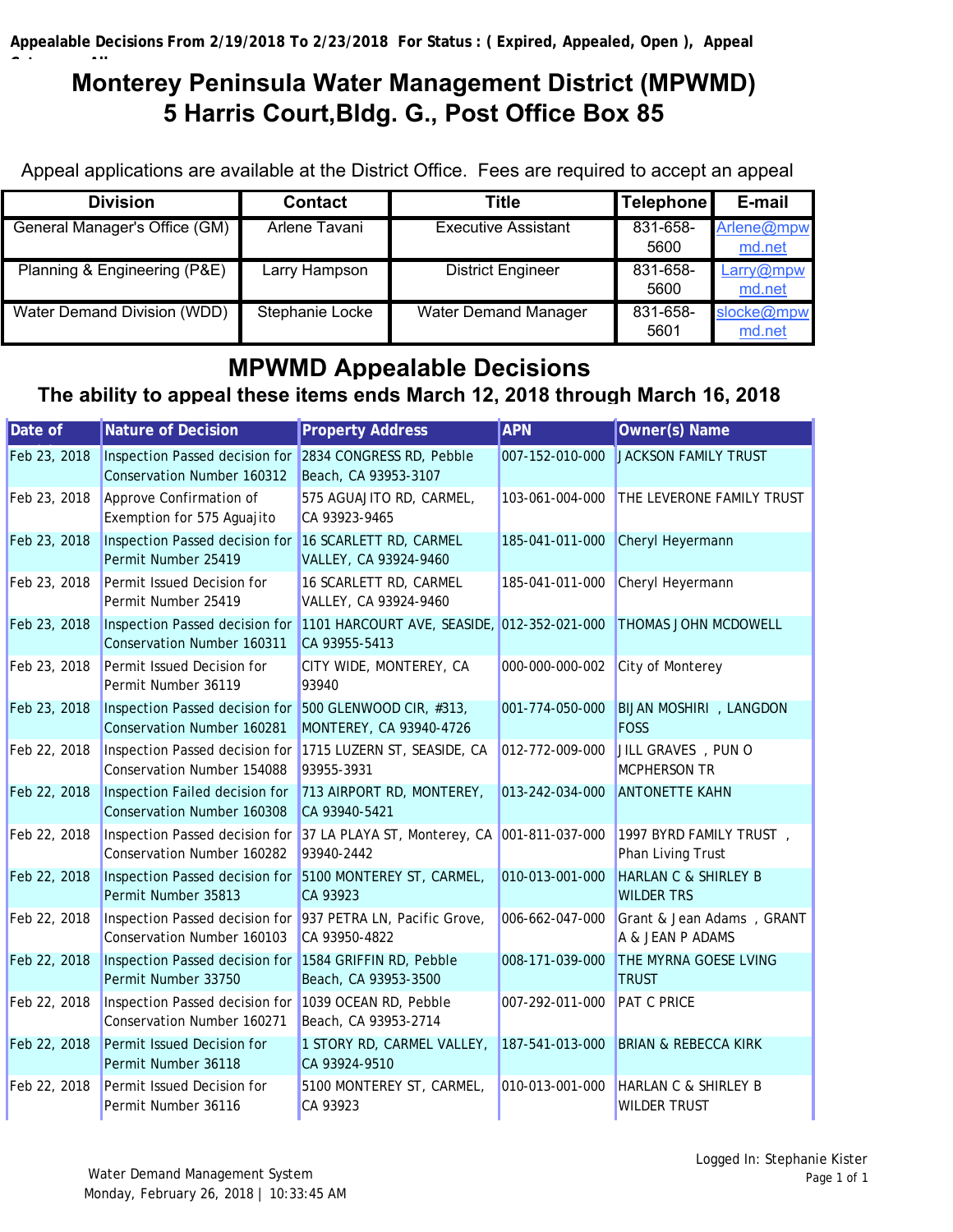#### **Appealable Decisions From 2/19/2018 To 2/23/2018 For Status : ( Expired, Appealed, Open ), Appeal**

| Feb 22, 2018 | Inspection Passed decision for 1487 PADRE LN, PEBBLE<br>Permit Number 34323 | <b>BEACH, CA 93953</b>                                | 008-441-009-000 | THE ALLEN FAMILY 1997<br><b>TRUST</b>               |
|--------------|-----------------------------------------------------------------------------|-------------------------------------------------------|-----------------|-----------------------------------------------------|
| Feb 22, 2018 | Permit Issued Decision for<br>Permit Number 34323                           | 1487 PADRE LN, PEBBLE<br><b>BEACH, CA 93953</b>       | 008-441-009-000 | THE ALLEN FAMILY 1997<br><b>TRUST</b>               |
| Feb 22, 2018 | Inspection Failed decision for<br>Permit Number 34323                       | 1487 PADRE LN, PEBBLE<br><b>BEACH, CA 93953</b>       | 008-441-009-000 | THE ALLEN FAMILY 1997<br><b>TRUST</b>               |
| Feb 22, 2018 | Inspection Passed decision for<br>Permit Number 23791                       | 116 VIA DEL MILAGRO,<br>MONTEREY, CA 93940-7631       | 173-073-033-000 | WILLIAM J. HILL                                     |
| Feb 22, 2018 | Permit Issued Decision for<br>Permit Number 36117                           | 800 PORTOLA DR, Del Rey<br>Oaks, CA 93940-5530        | 012-471-015-000 | <b>ALL OUT DISTRIBUTERS</b>                         |
| Feb 22, 2018 | Permit Issued Decision for<br>Permit Number 23791                           | 116 VIA DEL MILAGRO,<br>MONTEREY, CA 93940-7631       | 173-073-033-000 | <b>WILLIAM J. HILL</b>                              |
| Feb 22, 2018 | Inspection Failed decision for<br>Permit Number 23791                       | 116 VIA DEL MILAGRO,<br>MONTEREY, CA 93940-7631       | 173-073-033-000 | William/Karin Hill                                  |
| Feb 22, 2018 | Permit Issued Decision for<br>Permit Number 36115                           | 38 SIERRA VISTA DR,<br>Monterey, CA 93940-6012        | 001-921-016-000 | PATRICIA A CALLA & DENNIS A<br><b>MONTEROSSO</b>    |
| Feb 21, 2018 | Inspection Failed decision for<br>Conservation Number 160302                | CAMINO REAL, 2 NW OF 4TH<br>AVE, CARMEL, CA 93921     | 010-241-024-000 | <b>JAMES ROBERT SHARP</b><br><b>WHEATLEY TR</b>     |
| Feb 21, 2018 | Inspection Failed decision for<br>Conservation Number 160301                | 2989 LASUEN DR, CARMEL, CA<br>93923-9213              | 009-371-018-000 | SHANNON AND JOESPH HAAR<br>, KATHRYN R AMBROSIO     |
| Feb 21, 2018 | Inspection Failed decision for<br>Permit Number 34395                       | 3 COUNTRY CLUB WAY,<br>CARMEL VALLEY, CA 93924-       | 187-252-006-000 | MARK L & EILEEN M LEWIS                             |
| Feb 21, 2018 | Inspection Passed decision for<br>Permit Number 36021                       | 1 E CARMEL VALLEY RD,<br>CARMEL VALLEY, CA 93924-     | 189-291-005-000 | <b>LIZA MCR LLC</b>                                 |
| Feb 21, 2018 | Permit Issued Decision for<br>Permit Number 36113                           | NW CNR OF TORRES ST & 9TH<br>AVE, CARMEL, CA 93921    | 010-083-021-000 | <b>CARDINALE LIVING TRUST</b>                       |
| Feb 21, 2018 | Permit Issued Decision for<br>Permit Number 36093                           | LINCOLN ST, 2 NW OF 11TH<br>AVE, CARMEL, CA 93921     | 010-182-006-000 | <b>EDWIN S. BRUBAKER &amp;</b><br>MELANIE A. TOMLIN |
| Feb 21, 2018 | Permit Issued Decision for<br>Permit Number 36112                           | LOBOS ST, 4 NW OF 3RD AVE,<br><b>CARMEL, CA 93921</b> | 010-015-005-000 | <b>GENEVIEVE ANDERSON</b>                           |
| Feb 21, 2018 | Permit Issued Decision for<br>Permit Number 36111                           | CAMINO REAL, 3 NE OF 13TH<br>AVE, CARMEL, CA 93921    | 010-281-013-000 | MARK & SHARI LASHER                                 |
| Feb 20, 2018 | Inspection Failed decision for<br>Conservation Number 160310                | 1955 MILITARY AVE, SEASIDE,<br>CA 93955-2414          |                 | 011-491-005-000 HAL SCOTT WINNER                    |
| Feb 20, 2018 | Inspection Failed decision for<br>Conservation Number 160300                | 1273 LUZERN ST, SEASIDE, CA<br>93955-5605             | 012-323-039-000 | <b>LESLIE A LIZASO</b>                              |
| Feb 20, 2018 | Inspection Failed decision for<br>Conservation Number 160083                | 3204 Golden Oaks Ln,<br>Monterey, CA 93940            | 001-944-016-000 | Xinyi Chen , ANDRE G<br><b>HERRERA</b>              |
| Feb 20, 2018 | Inspection Passed decision for<br>Permit Number 24563                       | 2005 CROSS ST, SEASIDE, CA<br>93955-3305              | 011-032-009-000 | Daniel Rosa                                         |
| Feb 20, 2018 | Inspection Failed decision for<br>Permit Number 35155                       | 24374 SAN MARCOS RD,<br>Carmel, CA 93923-9354         | 009-012-003-000 | MARK S WILBUR & JAMES A<br><b>AARTMAN</b>           |
| Feb 20, 2018 | Inspection Passed decision for<br>Permit Number 35406                       | 209 DUNDEE DR, MONTEREY,<br>CA 93940-5418             | 013-172-004-000 | <b>JAMES MCNICKLE</b>                               |
| Feb 20, 2018 | Inspection Passed decision for<br>Conservation Number 160307                | 1677 LUZERN ST, SEASIDE, CA<br>93955-4513             | 012-722-008-000 | ROSCO SLIGH JR                                      |
| Feb 20, 2018 | Inspection Passed decision for<br>Conservation Number 159716                | 1841 HAVANA ST, SEASIDE, CA<br>93955-4103             | 012-622-053-000 | HAVANA TRUST, HAVANA<br><b>TRUST</b>                |
| Feb 20, 2018 | Permit Issued Decision for<br>Permit Number 36099                           | 2872 RANSFORD AVE, PACIFIC<br>GROVE, CA 93950-5128    | 007-652-006-000 | YOUSSEF N HANALLA & FEBY A<br>RIZKALLA              |
|              |                                                                             |                                                       |                 |                                                     |